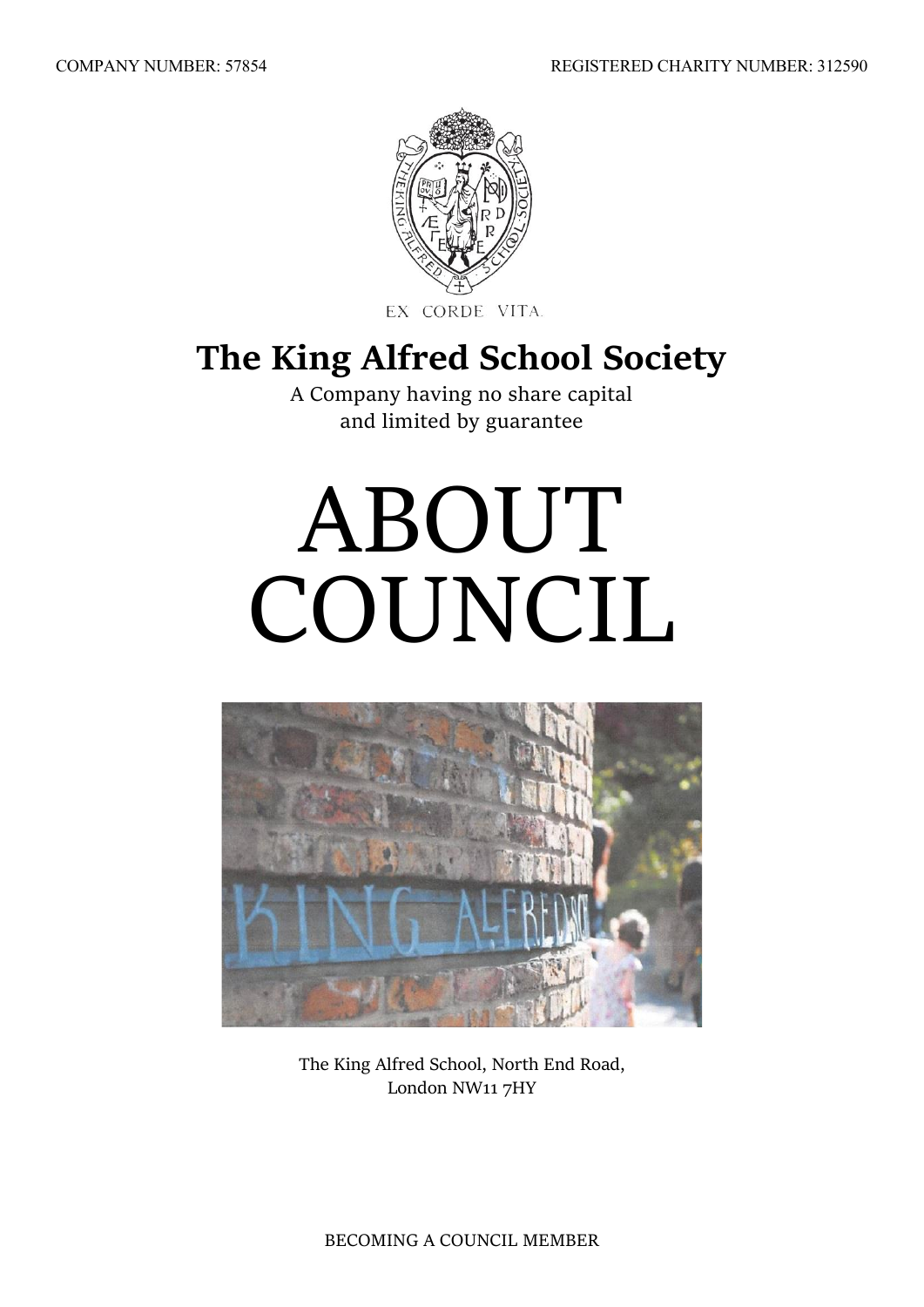

### **The King Alfred School Society**

A Company having no share capital and limited by guarantee

### **About Council**

# **CONTENTS**

| Note from Philip Whale Chair of Governance | P <sub>O</sub> <sub>2</sub> |
|--------------------------------------------|-----------------------------|
| What is Council?                           | Po <sub>3</sub>             |
| What does it do?                           | Po <sub>3</sub>             |
| How does it work?                          | Po <sub>3</sub>             |
| What are its committees?                   | P <sub>O</sub> <sub>4</sub> |
| What is the commitment?                    | P <sub>O</sub> <sub>4</sub> |
| What skills are required?                  | $P_{0,5}$                   |
| How do I become a member?                  | Po <sub>5</sub>             |

BECOMING A COUNCIL MEMBER 01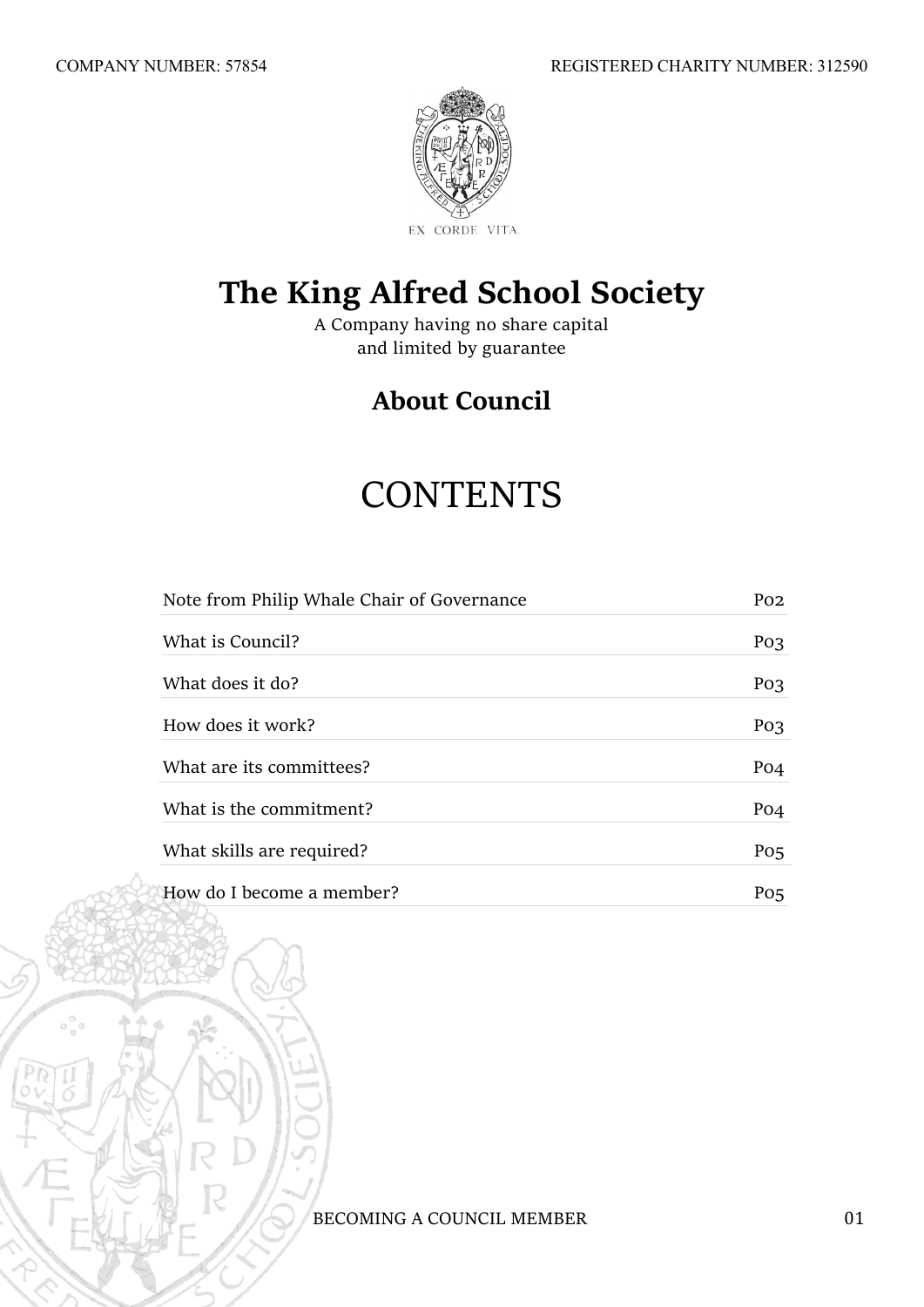# NOTE FROM THE CHAIR OF THE GOVERNANCE **COMMITTEE**

**Dear Parents**,

f you want to become more closely involved in the school, there is no better way than joining Council, as the school's board of governors is called. You can do this by standing for election. Council members L are elected each year at the KASS AGM by the members of the King Alfred School Society.

 Council members come from all kinds of backgrounds and have many different skills. We are always looking for people who are interested in joining Council and the purpose of this letter is to describe what we do and encourage you to stand.

 Each year, one third of Council members must retire. They may offer themselves for re-election and there are always vacancies to be filled.

 If you have any questions about being a Council member, please e-mail one of us, using the addresses which are on the school's website at www.kingalfred.org.uk.

Sincerely

 PHILIP WHALE *Chair of the Governance committee*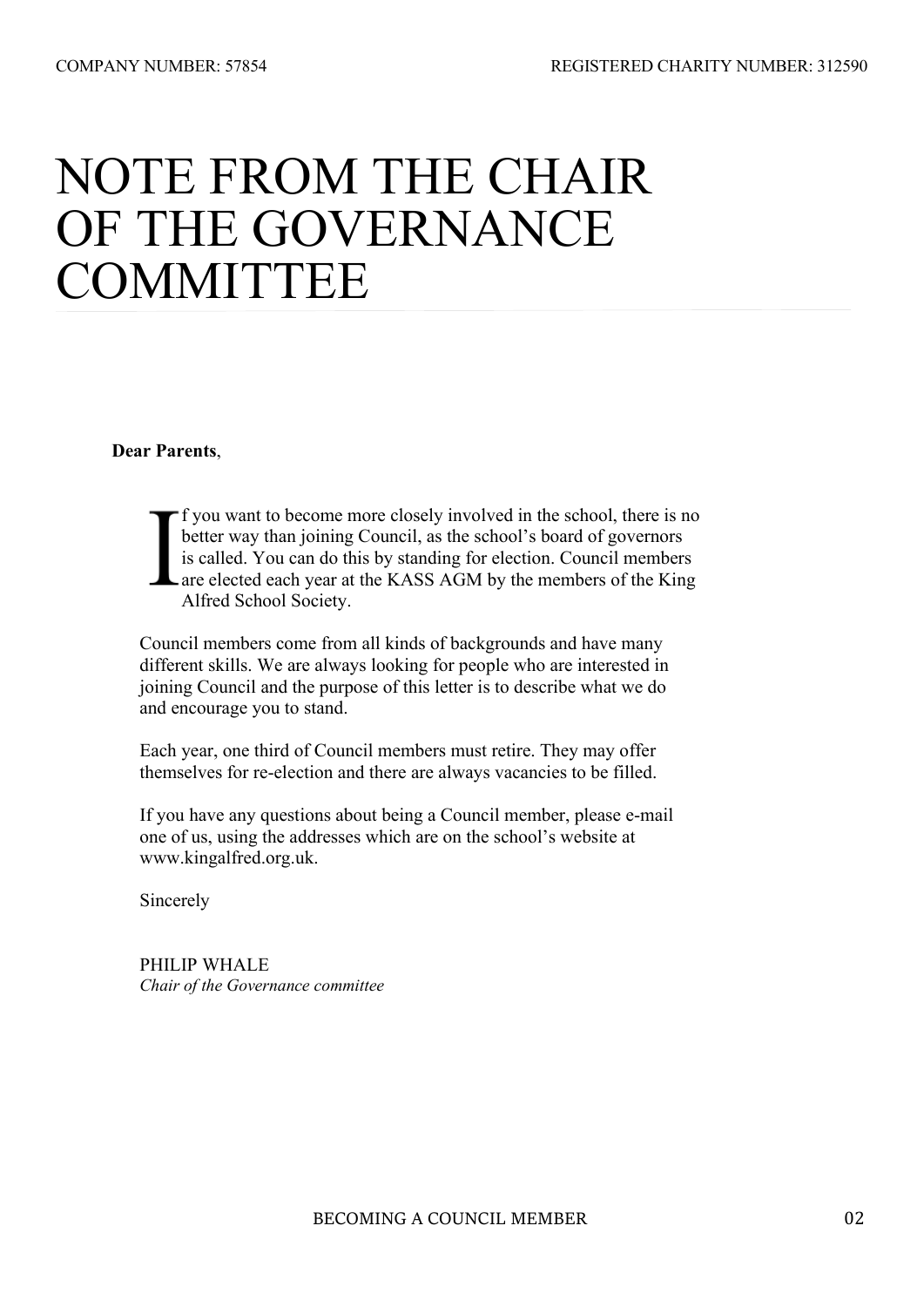# ALL ABOUT COUNCIL

#### WHAT IS COUNCIL?

Council is the governing body of the King Alfred School Society. Its responsibilities are to ensure that the Society is governed effectively, has in place appropriate executive plans to meet its objectives, and appropriate risk management processes. Because the Society is a company and a charity, that runs a school, Council operates as a board of directors, a board of trustees, and as a school governing body. Council has the ultimate legal responsibility for our Society and the school. Its members are company directors, charity trustees, and also school governors with all the responsibilities that these three roles entail.

Council members all sign an agreed code of conduct designed to ensure confidentiality, impartiality and mutually respectful behaviour.

#### WHAT DOES COUNCIL DO?

Council seeks to ensure that the objectives of the Society are met. The objectives of the Society are set out in our Articles of Association. These are to:

- 1. Operate and develop schools based on the principles of the King Alfred School Society
- 2. Conduct research and develop ideas to improve the education delivered by King Alfred School Society schools
- 3. Make available the methods of the King Alfred School Society and influence the wider education debate

The principles of the Society by which schools are to be operated were set out in the preliminary prospectus and have been updated by Council from time to time. They include:

- 1. Being based on rational, scientific thinking
- 2. Being co-educational and non-selective at entry
- 3. Encouraging parental involvement
- 4. Developing each individual's talents fully without resorting to the pressure of constant competitive testing through examinations
- 5. Creating a collaborative relationship between tutors and pupils
- 6. Preparing individuals for a fulfilled, socially responsible life beyond their time at school
- 7. Promoting education for its own sake

These principles should all be carried out in accordance with the Society's Articles.

As a school governing body, Council is required to do three things in regard to the school. These are set out in the Education Act, and in further detail on the Department for Education and the National Governors Association websites.

They are:

- 1. Setting the school's vision, ethos and strategic direction
- 2. Holding the Headteacher to account for the educational performance of the school and its pupils
- 3. Overseeing the financial performance of the school

#### HOW DOES IT WORK?

Council operates through a series of committees, each of which covers a specific area of responsibility. Most committees involve invited members of the school's staff so that there is maximum transparency, and that Council has the advice and support of the school's leaders. Council meets once each half term as a full body to consider reports from the senior leadership team of the school and the various committees. Council meetings are also attended by staff representatives.

Current Chair is Annabel Cody.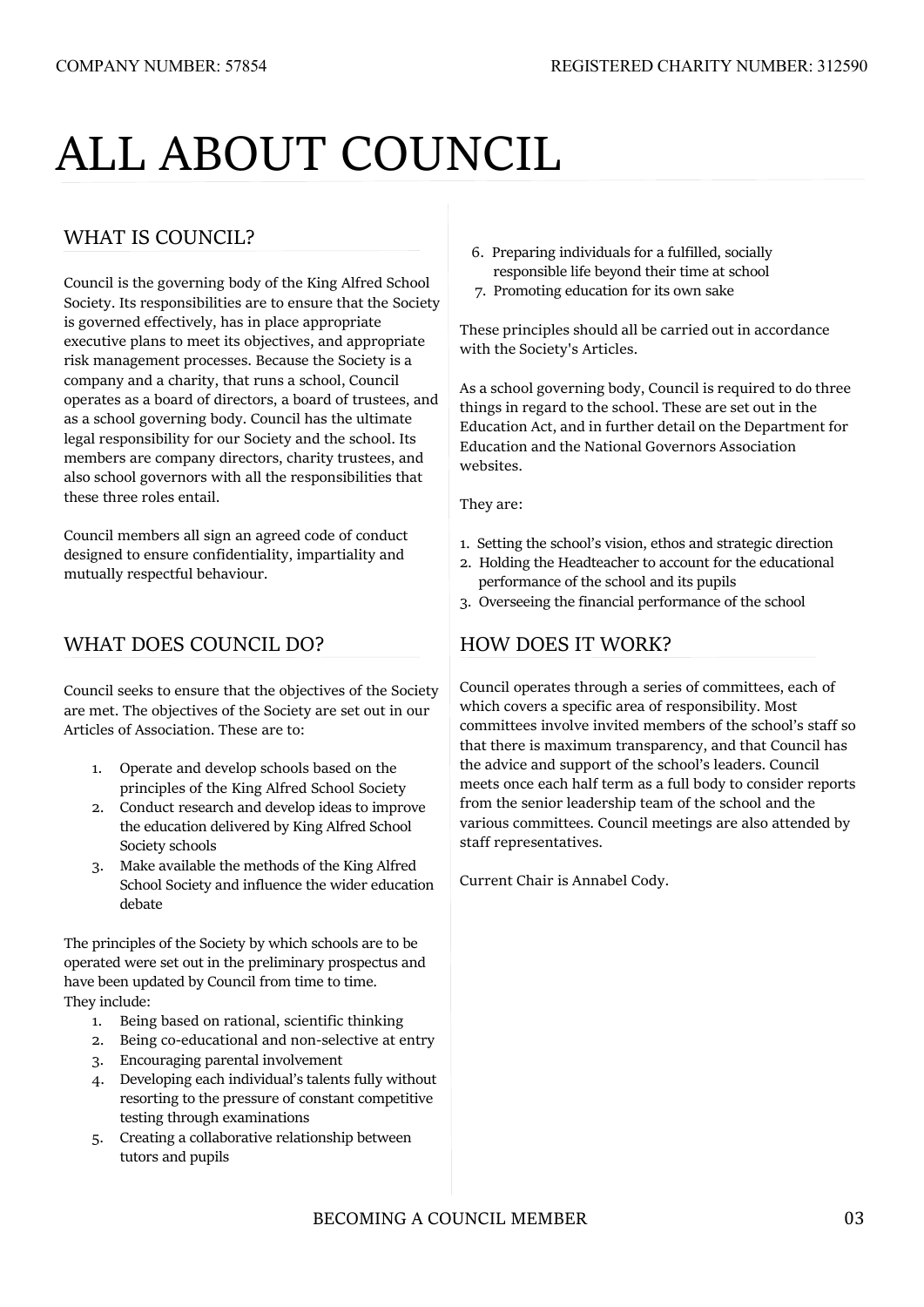#### THE COMMITTEES ARE

#### **EDUCATION**

This committee reviews the education programme of the school and evaluates the performance of the school in achieving its educational aims. It reports to Council on the performance of the senior leadership team in achieving the educational aims of the Society and the school enabling Council to hold the Head to account.

Current Chairs are Sophie Ricard and Sandra Denicke-Polcher.

#### **FINANCE**

This committee receives and considers regular financial reports from the Bursary, considers budgets and alterations to budgets and reports to Council on them. A sub-group of Finance also benchmarks and reviews the pay and conditions of the senior leadership team. All this is reported to Council enabling it to oversee the financial performance of the school.

Current Chair is Nick Friedlos (Treasurer of the Society).

#### **GOVERNANCE**

This committee ensures that all governance matters are managed and reported to Council where appropriate. These include for example reviewing the policies of the school, ensuring that the articles of the Society remain current, supporting grievance procedures involving either parents or staff, supporting disciplinary processes if necessary, and maintaining and managing the Council members' code of conduct.

Current Chair is Philip Whale.

#### **GROUNDS AND BUILDINGS**

This committee maintains the 10 year site development plan, manages development projects such as the Sixth Form Centre and Fives Court Building from concept to delivery, makes recommendations on budgets and priorities to Council, and supports the school grounds and buildings team with their operational budgets and decisions.

Current Chair is Fiona Hackett.

#### **COMMUNITY COMMITTEE**

This committee is a recent addition to Council and draws together key elements of the broader KAS community and its outreach: Communications and Marketing, Old Alfredians and Parent Staff. The remit of the committee is to monitor and provide strategic oversight in these areas and to support their development within the KAS community and beyond.

Current Chair is Sam Jukes-Adams**.**

#### **KING ALFRED SCHOOL SOCIETY**

This committee undertakes research into current progressive educational practice in collaboration with the senior leadership team, develops and manages the conferences, and reports to Council on the wider aims of the Society.

Current Chair is Kara Conti (President of the Society).

In addition there are a number of other groups that meet as required.

#### WHAT IS THE COMMITMENT?

Each term, we have two Council meetings (mostly held on Tuesday evenings), with the option of other meetings in the academic year if necessary, one planning session (potentially over a weekend) and one inset day (held on a Saturday), which all Council members are expected to attend. In addition, committees meet either once or twice a term and each Council member is expected to be a member of at least one committee. Additionally, each Council member is expected to attend one external training session in each year. So yes, it requires a commitment; but we are all enthusiastic ambassadors of the school, and it is a rewarding role. If you asked any of us, we would all say that the more you put in, the more you get out of being a Council member.

Council members have a responsibility to keep themselves informed about the school, to attend school functions and to make themselves available to parents. A term of office normally lasts three years but members can stand for re-election if they wish.